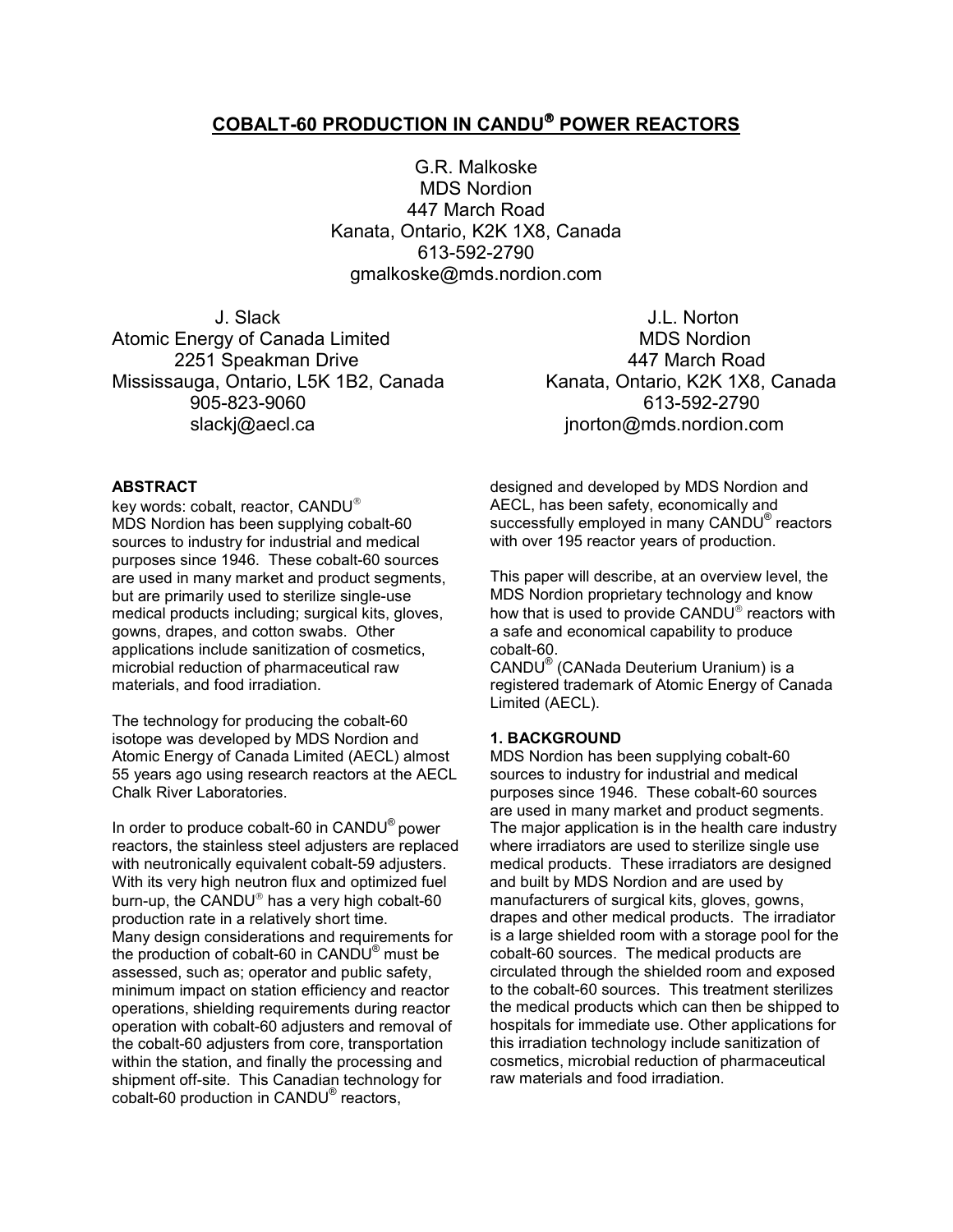The cobalt-60 sources are manufactured by MDS Nordion in their Cobalt Operations Facility in Kanata. More than 75,000 cobalt-60 sources for use in irradiators have been manufactured by MDS Nordion. The cobalt-60 sources are double encapsulated in stainless steel capsules, seal welded and helium leak tested. Each source may contain up to 14,000 curies. These sources are shipped to over 170 industrial irradiators around the world.

This paper will focus on the MDS Nordion proprietary technology used to produce the cobalt-60 isotope in CANDU reactors.

Almost 55 years ago MDS Nordion and Atomic Energy of Canada developed the process for manufacturing cobalt-60 at the Chalk River Labs, in Ontario, Canada. A cobalt-59 target was introduced into a research reactor where the cobalt-59 atom absorbed one neutron to become cobalt-60. Once the cobalt-60 material was removed from the research reactor it was encapsulated in stainless steel and seal welded using a Tungsten Inert Gas weld. The first cobalt-60 sources manufactured using material from the Chalk River Labs were used in cancer therapy machines. Today the majority of the cancer therapy cobalt-60 sources used in the world are manufactured using material from the NRU reactor in Chalk River.

The same technology that was used for producing cobalt-60 in a research reactor was then adapted and transferred for use in a CANDU power reactor. In the early 1970s, in co-operation with Ontario Power Generation (formerly Ontario Hydro), bulk cobalt-60 production was initiated in the four Pickering A CANDU reactors located east of Toronto. This was the first full scale production of millions of curies of cobalt-60 per year.

As the demand and acceptance of sterilization of medical products grew, MDS Nordion expanded its bulk supply by installing the proprietary Canadian technology in additional CANDUs. Over the years MDS Nordion has partnered with CANDU reactor owners to produce cobalt-60 at various sites. CANDU reactors that have, or are still producing cobalt-60, include Pickering A, Pickering B, Gentilly 2, Embalse in Argentina, and Bruce B.

## **AECL's CANDU® Reactor**

AECL's CANDU<sup>®</sup> Reactor is unique among the power reactors of the world, being heavy water moderated and fuelled with natural uranium. They are also designed and supplied with stainless steel adjusters as part of the reactor regulating system, which is to shape the neutron flux to optimize reactor power and fuel burn-up, and to provide excess reactivity needed to overcome xenon-135 poisoning following a reduction of power. The reactor is designed to develop full power output with all of the adjuster elements in the core.

For cobalt-60 production, the reactor's full complement of stainless steel adjusters is replaced with neutronically equivalent cobalt-59 adjusters, which are essentially invisible to reactor operation. With its very high neutron flux and optimized fuel burn-up, the CANDU® has a very high cobalt-60 production rate in a relatively short time. This makes CANDU® an excellent vehicle for bulk cobalt-60 production. Prior to a utility engaging in Cobalt-60 production, and notwithstanding the obvious initial change in licensing requirements and submissions, there are many engineering design considerations and requirements for the production of cobalt-60 in CANDU® which must be assessed. These include operator and public safety, minimum impact on station efficiency and reactor operations, shielding requirements during reactor operation with cobalt-60 adjusters, removal of the cobalt-60 adjusters from core, transportation within the station, and finally the processing and shipment off-site. Execution of the above mentioned results in the design and supply of the specialized equipment required for the production and handling of Cobalt Adjuster Rods.

CANDU Reactors currently produce many millions of curies per year of Cobalt-60 for MDS Nordion's use in industry and commerce. Following the removal and replacement of stainless steel adjusters with cobalt adjusters, the cobalt adjusters are removed from the reactor at approximately 2 year irradiation intervals, and transported to the remote Secondary Irradiated Fuel Bay (SIFB) for storage and processing. In the SIFB the cobalt adjusters are disassembled and the individual cobalt bundles prepared for offsite shipment to MDS Nordion in their purpose built and licensed transportation flasks.

In compliance with the above and to facilitate cobalt production, the Cobalt Adjuster Element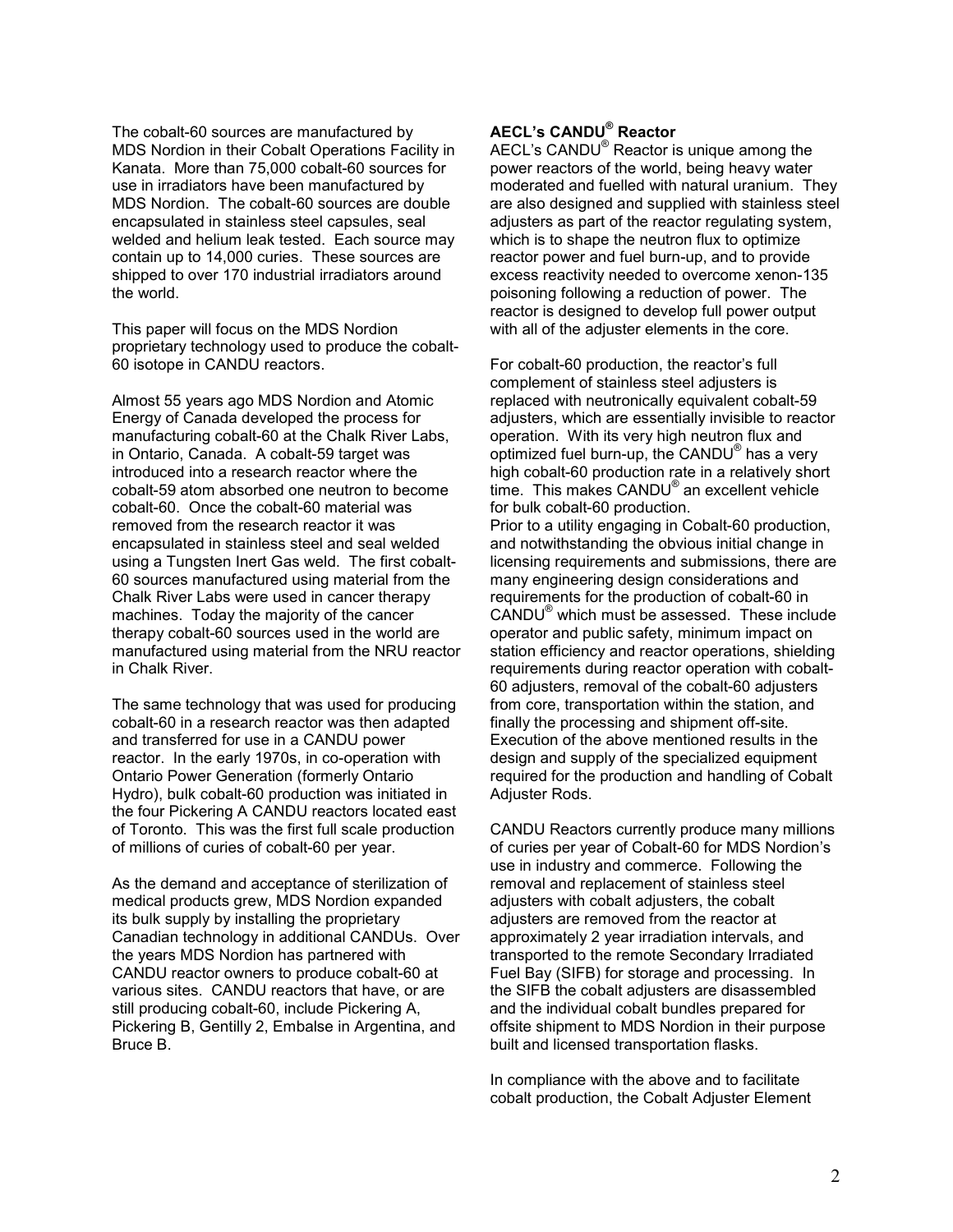Processing System (CAEPS) was designed to permit the replacement of all of the cobalt adjuster rods during routine reactor maintenance shutdowns. The cobalt removal and transfer equipment was designed to be used intensively for relatively short periods of time and to function quickly and reliably so that the limited time "window" available for the replacement process would not be missed. The cobalt removal and transfer system is mechanized extensively in order to minimize labour and operator skills required. The system is designed for high productivity, to minimize the demands upon the station maintenance staff during the critical maintenance interval, and to increase the profitability of the operation.

## **Cobalt Adjusters**

As previously stated a set of cobalt adjuster rods are provided in the reactor as part of the Reactor Regulating System (RRS). Initially, the design provided for  $D_2O$  cooling of the adjuster to address perceived thermal requirements. However,  $D_2O$ cooling has since been demonstrated as unnecessary and the system valved out. The requirements for flux flattening in the core result in a number of different types of adjuster rods. Each cobalt adjuster rod assembly consists of a number of bundles, each bundle containing up to 6 cobalt pencils. The adjuster rods are assembled from standard design components. Only the centre rod and stainless steel cable lengths are special for each adjuster application, as determined by the number of bundles required due to its location in the reactor.

The cobalt bundle assembly is the basic building block of an adjuster rod. It consists of two circular end-plates held apart by two welded support tubes. The plates feature an outer ring of holes, which are precisely aligned so that one to six pencils can be inserted into them as required. Once inserted, the pencils are held in position by a snap ring, secured by a groove in the upper end plate and a shoulder on the bottom end plate.

The pencils are seal-welded zircaloy tubes filled with cobalt slugs. They are standardized components, made to suit service conditions as well as reactor requirements. The cobalt in the pencils constitutes the bulk of neutron absorbing material, the rest of the adjuster assembly being built mostly of zircaloy and designed for the smallest practical neutron absorption. The pencil and bundle lengths are matched so that the

pencils, acting in compression, add to the bending structural stiffness of the bundle assembly.

The cobalt bundles, loaded with pencils as required, are threaded onto the center rod in a sequence to match the negative reactivity requirements for each adjuster type, due to its particular location in the reactor core. A special nut is screwed onto the upper end of the center rod. To provide a shoulder for a compression spring to apply tension to the center rod. The cobalt bundles are thus kept under reasonable constant load despite varying tolerance and thermal expansion effects. The upper nut and lower fitting on the center rod are designed to permit tensioning, and the lower fitting is designed to rupture the center rod at the bottom rivet for disassembling the element in the SIFB.

## **Removal of Cobalt Adjusters from the Reactor** A.General

Heavily shielding apparatus is required to safely discharge and transfer the irradiated cobalt adjusters from the reactor adjuster position to the designated section of the SIFB. Prior to commencing the cobalt production program, and as a primary requirement, the reactivity mechanism decks were provided with extra shielding to facilitate the handling of the irradiated cobalt elements.

The following items of CAEPS equipment are supplied or are used to safely unload the cobalt adjusters from the reactor, transport them to the SIFB and process them in the SIFB.

- 1. Flask and Pedestal
- 2. Reactor Building Crane (existing)
- 3. Flask Positioner
- 4. Transporter/Erector
- 5. Discharge Port
- 6. Element Processing and Handling in the Bay

#### B.Flask and Pedestal

The flask was designed to safely contain one irradiated cobalt adjuster on its suspension cable plus the lower shield plug. The flask shielding is sufficient as to give a surface contact dose rate on the outside of the flask of 50 mR/h or less during normal operations. Special appendages on the flask permit its safe transport by the reactor building crane and the CAEPS transporter/erector.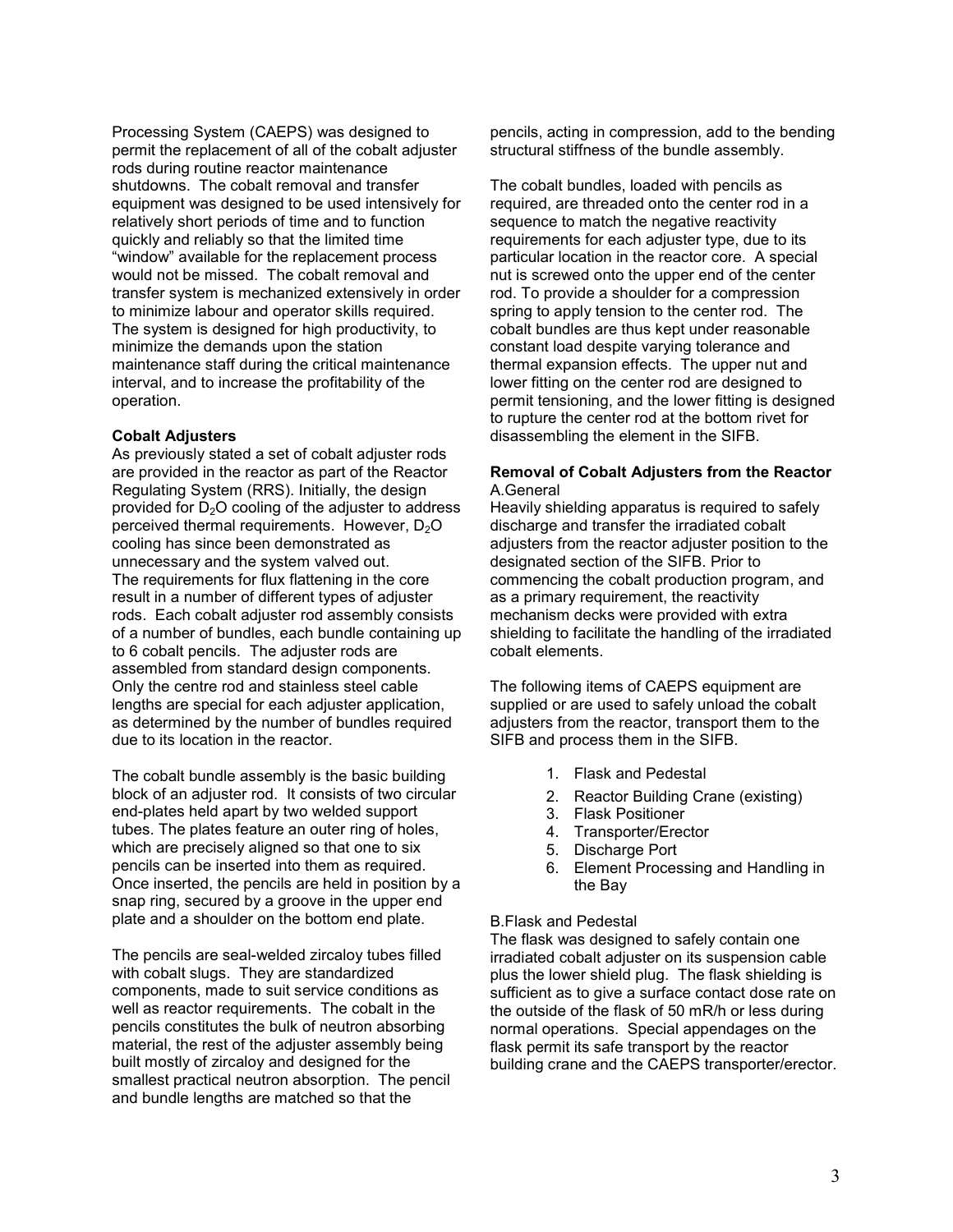The CAEPS pedestal is designed to bridge the gap between the adjuster thimble and the flask, and provide a shielded passage for the cobalt adjuster during its removal from the reactor. The pedestal is dimensioned such that it fits within the confines of adjacent Reactivity Control Units which are closely pitched on the reactivity mechanism deck. The pedestal is mounted in and positioned around the adjuster thimble by the positioner. The shielding provided by the pedestal is designed to minimize man-rem exposure to the operator. Auxiliary shielding blocks are used to improve local shielding effectiveness within the space restrictions caused by adjacent Reactivity Control Unit mechanisms and which vary from position to position. The number and complexity of assembling these is minimized so as to not impede the cobalt adjuster discharge process. Both the flask and pedestal are capable of being used in turn on all reactor units as required.

### C.Flask Positioner

The CAEPS flask positioner is designed to accept, carry and position the flask and pedestal at each of the adjuster thimble positions on the reactivity mechanism deck. Its high accuracy of positioning of the pedestal is essential to avoid damaging the thimble when lowering the pedestal into the deck. The flask positioner is very similar to a crane and runs on rails located approximately 3 meters above the reactivity mechanism deck. Due to the use of the positioner in the cobalt adjuster replacement process, only a few CAEPS operations require the use of the overhead reactor building crane.

## D.Transporter/Erector

After each irradiated Cobalt Adjuster Rod is removed from the reactor into the CAEPS flask, the boiler room crane is used to lift the flask from the positioner and to lower it into the Transporter/Erector. The Transporter/Erector is comprised of a simple tractor drawn carriage on which a mechanized cradle is mounted to support and elevate the CAEPS flask. The Transporter/Erector is used to safely transport the CAEPS flask, containing the cobalt adjuster rod, between the reactor building and the secondary irradiated fuel bay (SIFB). It is thus designed to function both indoors and outdoors and travel anywhere within the reactor site.

The Transporter/Erector is equipped with an integral erecting mechanism which is fully power operated and fail safe to prevent any uncontrolled or unintended movement of the flask during any operation. Stabilizing devices are provided on the Transporter/Erector, to ensure the basic stability of the Transporter/Erector whenever the flask is in a partially or fully raised position. The stabilizers are equipped with interlocks to the elevating mechanism such that no erecting or lowering motion can be effected unless the Transporter/Erector is fully stabilized.

At the SIFB, and depending upon the reactor site configuration, the positioning of the flask onto the discharge port is performed by the SIFB service crane and/or the Transporter/Erector. The Transporter/Erector is required to park, be stabilized, and then erect the flask to the vertical position. The flask is then held vertical by the crane or the Transporter/Erector until discharging of the cobalt adjuster into the bay via the discharge port is complete.

The handling and processing of cobalt adjusters are carried out at such depth in the SIFB as to provide sufficient water shielding and minimize radiation hazards to cobalt operations personnel. The equipment involved is primarily comprised of the discharge port, and cobalt adjuster storage and processing equipment.

#### E.Discharge Port

The cobalt discharge port is located in the SIFB cobalt discharge slot. The port provides shielding when the cobalt adjuster is lowered from the flask into the SIFB cobalt slot. The top section of the port is designed to allow the flask to be located and mounted to it. The cobalt then passes through a centrally located bore in the discharge port.

Beneath the discharge port resides the discharge trough, it is used to accept and provide visual confirmation that the cobalt adjuster has been fully lowered from the flask.

From the discharge trough, the cobalt adjuster is transferred to the storage rack via the transfer arm and monorail trolley, where it awaits processing.

F.Cobalt Adjuster Processing Equipment The Cobalt Adjuster Processing Equipment is comprised of the Inspection Table, Bundle Separator, Center Rod Muncher and Control Panel.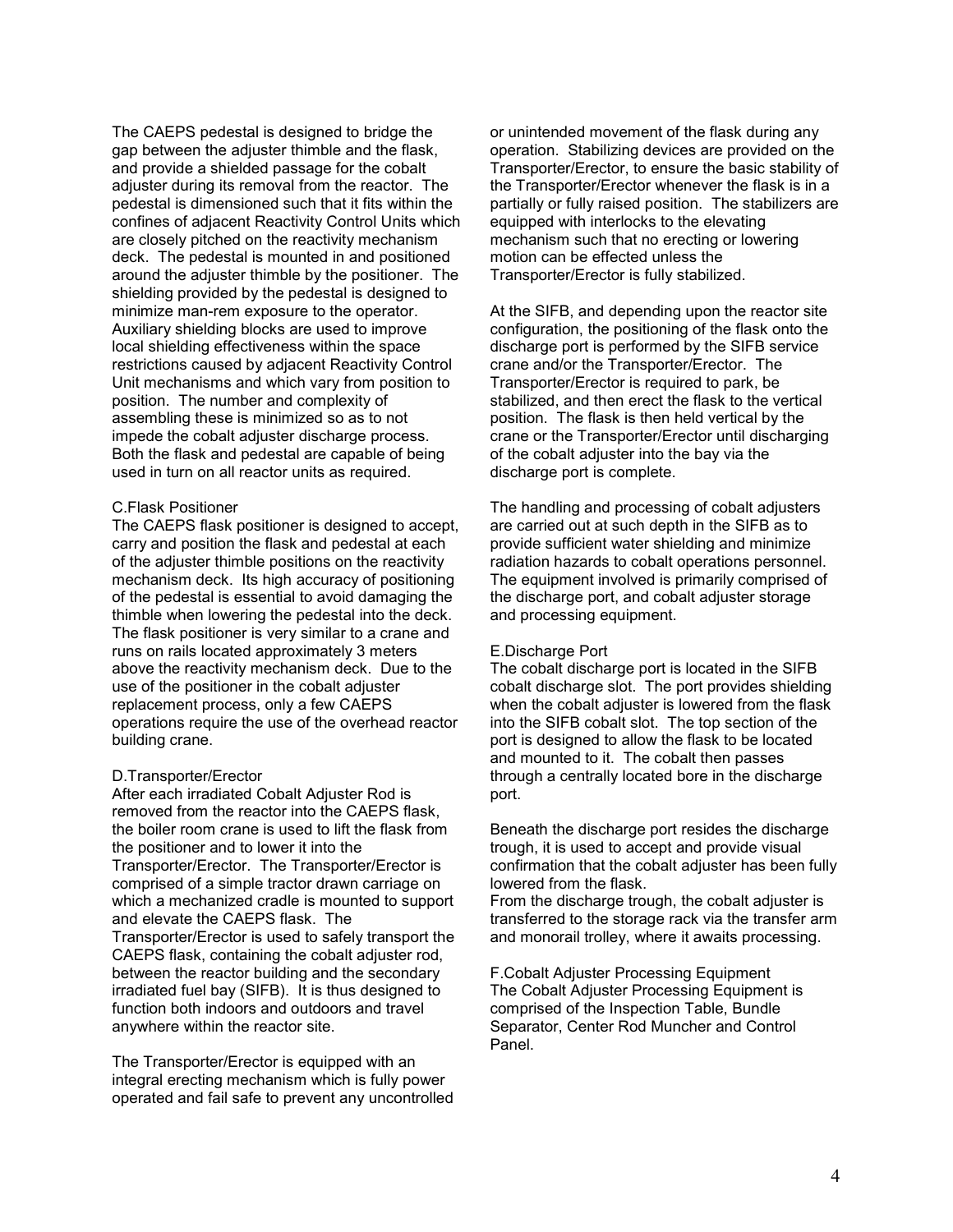## G.Inspection Table

The inspection table provides an area for inspection of the cobalt bundles and storage for individual bundles and bundle carriers. In addition, the table provides support for the bundle separator, hydraulic cylinders, tubing and in case of separator malfunction, a manual adjuster cone cutting facility.

The table rests on the bay bottom and is secured to the edge of the bay by two straps. A cut-out at one end of the table provides for containment of the catenary hoses that connect the valve panel to the inspection table/bundle separator assembly hydraulics.

### H.Bundle Separator

The bundle separator grips the cobalt adjuster assembly head cup and lower cone, placing the adjuster centre rod in tension. The tensile force applied is sufficient to fracture the centre rod at a designed weak point located at the lower cone area of the center rod. The fractured centre rod allows the adjuster to be disassembled into cobalt bundles and waste component.

A rotating shaft anchors the bundle separator to the inspection table. A hydraulic cylinder bolted to the inspection table enables the separator to be rotated from a horizontal to near vertical position for easy acceptance of the cobalt adjuster rod from the storage rack and monorail. The hydraulic cylinders and controlex cable of the separator inspection table assembly are remotely operated from the control panel located at the edge of the bay.

#### I.Centre Rod Muncher

The muncher, located on the bay bottom adjacent to the inspection table, consists of a pedestal, cutter assembly, storage bin, catenary hoses and a controlex cable. The storage bin receives adjuster waste components resulting from the adjusters disassembly.

The waste components from the bundle separator are discharged into the bin via a chute system located at the end of the bundle separator and under the inspection table. In addition, the bin receives lengths of the adjuster centre rod and cable fed through the cutter assembly. The cutter assembly is actuated by a double acting water operated piston, controlled from the control panel. The controlex cable actuates an indicator on the

control panel which shows the position of the cutter assembly.

### J.Control Panel

The operation of the bundle separator/inspection table and centre rod muncher hydraulics are manually initiated from the control panel. The working medium of the hydraulic system is demineralised water taken from and recirculated to the SIFB.

In addition, two controlex cable levers are located on the panel, one for operating the bundle shuffler control valve, and the second for position indication of the muncher cutter. The hand lever operated control valve of the muncher is also located on the panel.

### K.Cobalt Bundle Shipping

After the individual cobalt bundles have been removed from the adjuster rod assembly, inspected, and measured for their curie content, they are placed in MDSN's F231 shipping flask for transportation to MDSN's processing facility in Kanata, Ontario. MDSN's F231 shipping flask, as used for transporting the cobalt, is a purpose built flask which is licensed by the CNSC for the transportation of up to 400,000 curies of cobalt 60.

## **SUMMARY**

The technology for cobalt-60 production in CANDU reactors, designed and developed by MDS Nordion and Atomic Energy of Canada, has been safely, economically and successfully employed in CANDU reactors with over 195 reactor years of production.

Today over forty percent of the world's disposable medical supplies are made safer through sterilisation using cobalt-60 sources from MDS Nordion. Over the past 40 years, MDS Nordion with its CANDU reactor owner partners, has safely and reliably shipped more than 500 million curies of cobalt-60 sources to customers around the world.

MDS Nordion is presently adding three more CANDU power reactors to its supply chain. These three additional cobalt producing CANDU's will help supplement the ability of the health care industry to provide safe, sterile, medical disposable products to people around the world. As new applications for cobalt-60 are identified, and the demand for bulk cobalt-60 increases,